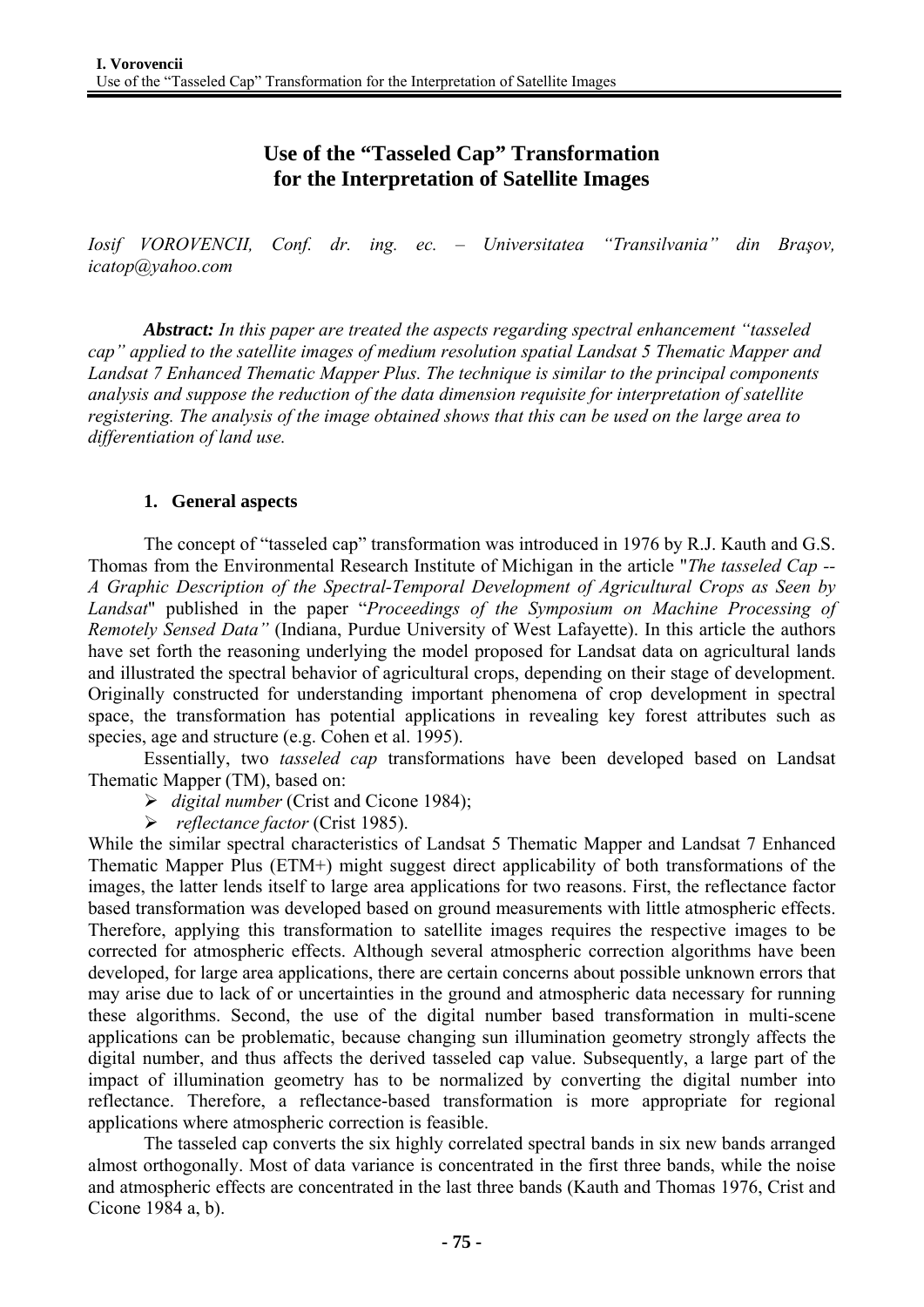# **2. Principals Components Analysis and "tasseled cap" transformation.**

The analysis of principal components may be a means of inspiration and guidance for specific tasseled cap transformations. This generates new variables such as the weighted sums of the digital numbers of different bands. In general, most of the information contained in the data recorded is concentrated in the first components, and components higher than three are usually considered as lacking information.

 The weighting operations used in the analysis of the main components are statistically determined based on the data used and it has been ascertained that the first principal component corresponds to approximately equal weights, which means that the data fall along the diagonal when the digital numbers from the bands are represented together.

 The analysis of principal components consists in transforming data into a new system of coordinates with mutually orthogonal axes, result that can also be attained by applying the tasseled cap transformation. The latter is based on the method of principal component analysis combined with empirical observations.

In theory, the "*tasseled cap*" transformation is a work procedure facilitating the in-depth interpretation and study of satellite data, aiming at reducing the amount of data layers (dimensionality). In essence, the procedure uses mathematical equations to transform a number of multispectral bands (*n*) into a new *n*-dimensional space.

In practice, the procedure is based on a linear transformation of data from the original image into three new axes which become features of the transformation and may be described as follows:

- ¾ *brightness*, capable of changing the total reflectance and the physical processes affecting it, so that the new image shows surfaces with little or no vegetation;
- ¾ *greenness*, responsible for the enhanced absorption in the visible specter caused by plant pigments including chlorophyll and by the high reflectance in infrared due to the internal structure of leaves. By way of consequence, areas with vegetation shall obviously shown in green;
- ¾ *wetness*, defining the "*soil plan*" and represents the primary feature.

*In the feature space* graphic representation shows a triangular distribution with modifications throughout the vegetation season; the pixel reflectance representing the vegetation moves from soil level towards the top of the triangle and then returns to soil level.

|                   |          |          |          | Table 1 |
|-------------------|----------|----------|----------|---------|
| Components        | Band     | Band 2   | Band 3   | Band 4  |
| <b>Brightness</b> | 0,433    | 0,632    | 0,586    | 0,264   |
| Greenness         | $-0,290$ | $-0,562$ | 0,600    | 0,491   |
| Yellowness        | $-0,829$ | 0.522    | $-0,039$ | 0.194   |
| "Non-such"        | 0,223    | 0,012    | $-0,543$ | 0,810   |

*Weights of the "tasseled cap" transformation of Landsat MSS data (according to Kauth and Thomas, 1976)* 

In the specialty literature this transformation is separately treated for Landsat data taken with different sensors. Thus, for the data recorded with Landsat MSS, researchers R. J. Kauth and G. S. Thomas (1976), established four components, namely *brightness*, *greenness, yellowness* and the "*non-such*" component, as well the corresponding percentages (tab. 1). Later, Crist and Cicone (1984) have adapted the "*tasseled cap*" transformation to the six bands of the Landsat TM data, establishing new percentage values for only three components, i.e. brightness, greenness and wetness, the last replacing yellowness (tab. 2).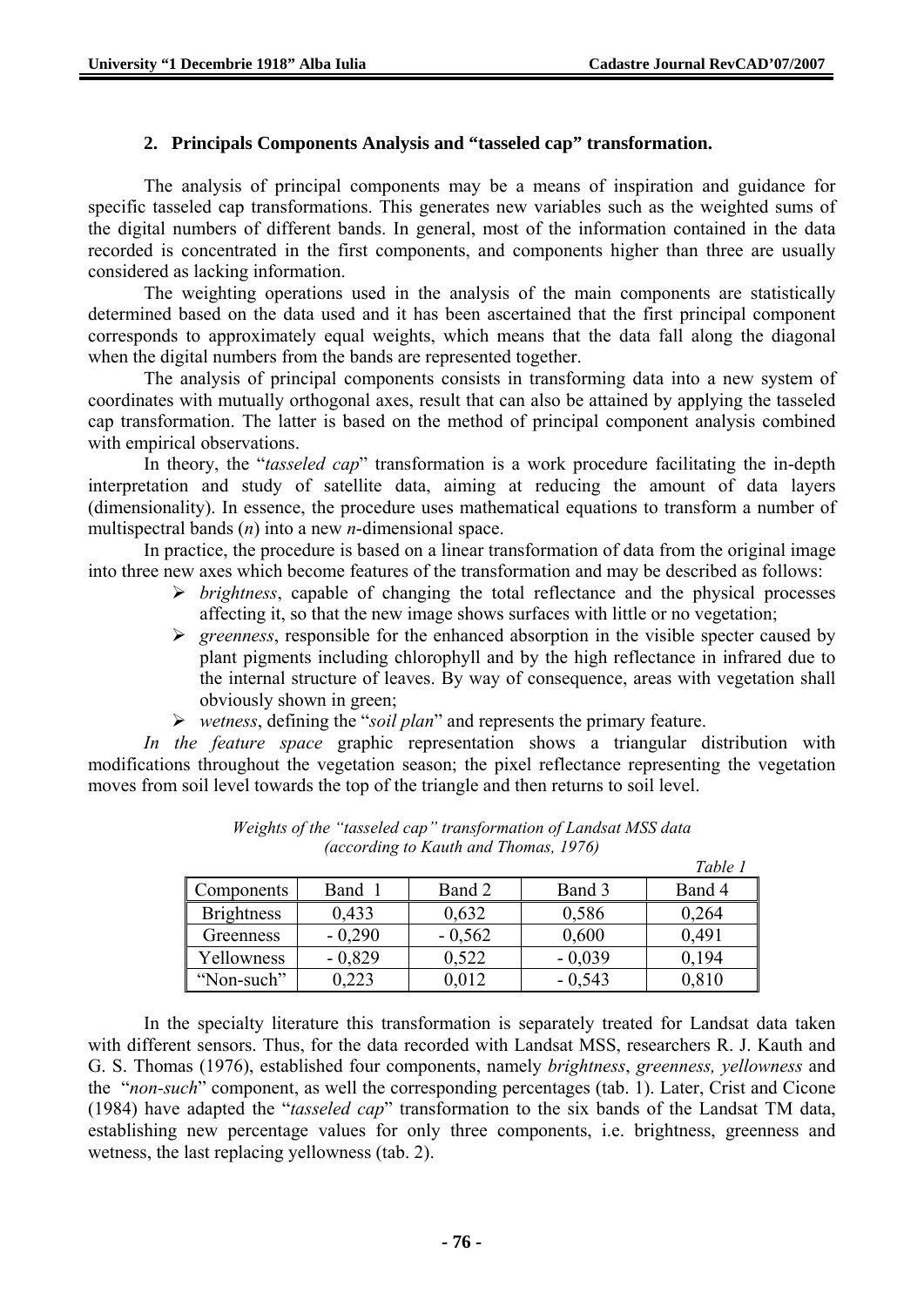|                      |           |           |           |        |           | Table 2   |
|----------------------|-----------|-----------|-----------|--------|-----------|-----------|
| Components           | Band 1    | Band 2    | Band 3    | Band 4 | Band 5    | Band 7    |
| Brightness(R)        | 0.3037    | 0,2793    | 0.4343    | 0.5585 | 0.5082    | 0,1863    |
| Greenness $(G)$      | $-0.2848$ | $-0,2435$ | $-0.5436$ | 0.7243 | 0,0840    | $-0.1800$ |
| <b>Wetness</b> $(B)$ | 0.1509    | 0.1793    | 0.3299    | 0.3406 | $-0.7112$ | $-04572$  |

*Weights of the "tasseled cap" transformation of Landsat 5TM data (according to Crist şi Cicone, 1984)* 

As a rule, the first components contain most of the information, and therefore the *four bands* of the Landsat MSS images or the *six* Landsat TM *bands maybe reduced to the first three principal components*. In some specialty works, in the case of Landsat TM data a fourth component, namely "*fog*" is introduced and coefficients are different. Unlike many other linear transformations used in remote sensing, the coefficients used for operating the tasseled cap transformation are *predetermined* and *not derived* from the set of data.

# **3. Material and method**

The "tasseled cap" transformation has been applied to a subset image from an Landsat 5 TM image taken on August 18, 1989 that included the area between the Piatra Craiului and Bucegi Mountains (Bran-Rucăr gorge). The original image, having a 30 m spatial resolution, was in RGB 432 combination (fake color) in which vegetation is shown in red. The image was geologically framed within the UTM system (Universal Transverse Mercator, North, Zone 35) by means of "*the nearest neighbor*" method, so that the original digital number remained unchanged.

The method used was the "tasseled cap" transformation, which made it possible to enhance the spectral image. The processing was performed by using the six bands of the image, excluding the thermal band.

The image has been edited using the program Erdas Imagine 8.6.

#### **4. Results achieved**

The "*tasseled cap*" transformation was applied to the Landsat 5 TM image for six bands and generated six layers of which the first two are the most important as they contain most of the information (95-98%):

- ¾ *soil brightness index* (SBI) which showed bare areas, such as regeneration class, agricultural fields, etc. Data relating to bare soil varies according to the type of soil and the incidence angle of incidence under which the sun rays meet the surface of the land;
- ¾ *green vegetation index* (GVI) which is an indicator of vegetation status.

*The combination of several layers* resulted following the "*tasseled cap*" transformation, highlighted several additional features of forest vegetation. Thus, the use of the soil brightness and green vegetation indices shown above together with band 4 (close infrared) makes it possible to separate vegetation during the classification process. The last step of the process consisted in merging the five layers in one image, operation performed by means of the ERDAS program, using the *Layer Stock* algorithm. The five layers used consist of:

- $\triangleright$  PC1 from Landsat 5 TM, bands 1, 2 and 3;
- $\geq 4$  TM band 4;
- $\triangleright$  PC from Landsat 5 TM, bands 5 and 7;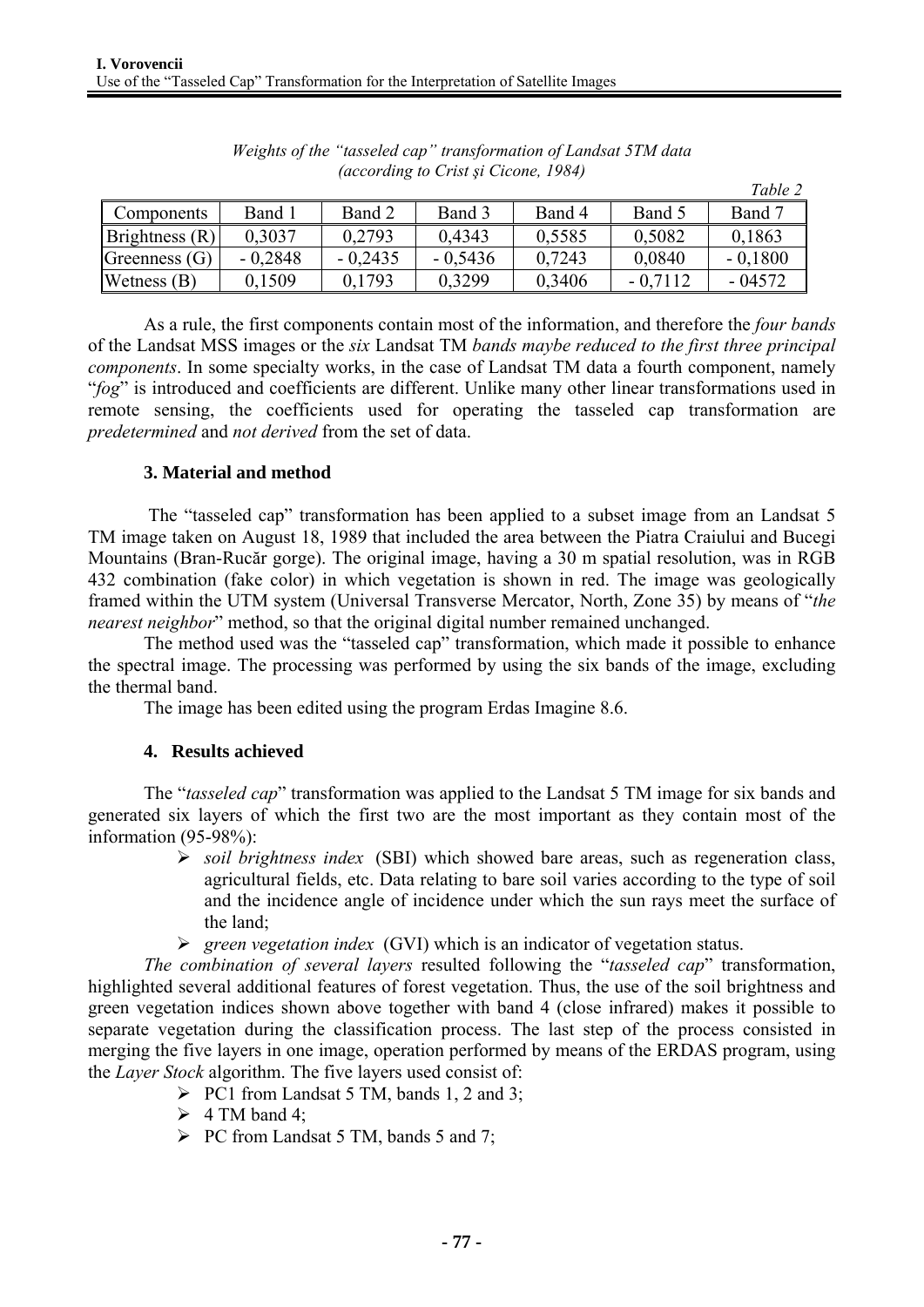

Plate 1. Merging of the Landsat 5 TM image taken in '89: a - RGB 234 combination; b - RGB 235 combination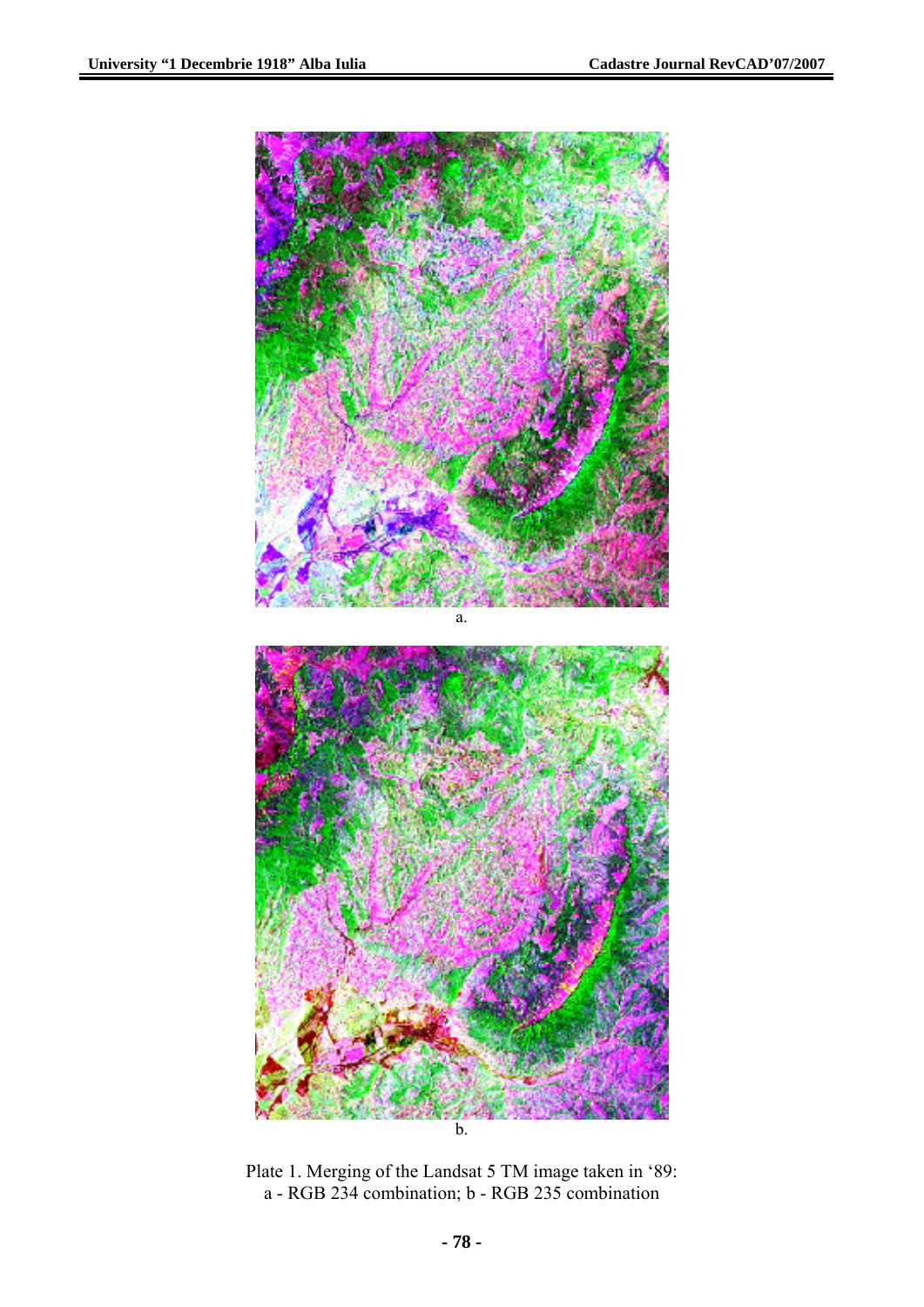- $\triangleright$  soil brightness index (SBI);
- $\triangleright$  green vegetation index (GVI).

*RGB 234* and *RGB 235 combinations* are the most representative obtained following the merging of the layers set forth above (plate 1 a, b). The following results were obtained following the analysis of the images:

- ¾ *for both of the combinations* above, it is possible to separate the forest vegetation (shown in green) and the herbaceous carpet (shown in red), yet no clear-cut distinction between beech tree and mixed coppice can be made (plate 1). In their turn, spruce tree coppice, shown in dark green, can be highlighted within certain limits;
- $\triangleright$  *RGB 234 combination*, resulting from the merging of layers 2, 3 and 4 above, is less suggestive, as mixed coppice woodland, located on sunny sides can be mistaken for pastures or hay land, because of the poor consistency on certain surfaces (plate 1 a);
- ¾ *for the RGB 235 combination*, obtained from layers 2, 3 and 5, such mixed coppice woodland is relatively easier to separate as it is shown in violet, whereas the hay land and the pastures are shown in red.

Considered as a whole, the combinations of different layers resulting in their turn from other spectral processing ensure an enhancement of the performance levels in the interpretation of Landsat 5 TM images.

*The RGB 123 combination,* resulted following the operation of a "*tasseled cap*" transformation using the first three bands proved to be particularly useful (plate 2). With this combination *spruce tree coppice,* shown in *blue,* can be best separated from *mixed coppice woodand* and it is also possible to clearly identify the *barren and* open *plots of land*, the quarry in Prapastiilor Valley and Grohotis area, *shown in bright red,* the same as uncultivated cropland. The different hues of blue are given by the spruce tree coppice on shady or/and poor consistency slopes.

*The differentiation on average spatial resolution satellite images* Landsat TM and ETM+ between forests and agricultural crops may be performed in the third tasseled cap TM dimension called *wetness*. In the *greenness/ brightness* projection there may appear some separation between forests and agricultural crops, with a specific localization of the data of the forest, whereas in the *greenness/wetness* projection the separation is clear, being well highlighted in the composite color images.

*The differentiation based on the wetness index* between forests and other crops consists in the fact that the shading phenomenon is significantly stronger in coppice as compared with agricultural crops or grassy land. Kimes et all have shown that, whereas relatively thick coppice tend to behave similarly to agricultural crops or grassy land with relation to the incidental radiation spread phenomenon, in the case of less thick coppice, characterized by the existence of several empty spaces, the low-frequency transmission occurrence is increased, this resulting in the amplification of the shadowing phenomenon and in the increase of the shadow percentage in the field of vision of the sensor. Moreover, any thinned out coppice containing a considerable percentage of visible trunks, as compared to agricultural crops leads to an increase in the occurrence of projected shadows both in the sublevels of the coppice and on the leaves or pins from the crown canopy of the trees.

The consideration of the shadowing phenomenon as the main cause of the different spectral behavior in the wetness component is supported both theoretically and practically. The inverse relation between radiation spread and wavelength suggests that surfaces lighted up only by the diffuse radiation may receive relatively more light in the visible and close infrared specter rather than in medium infrared (SWIR), which leads to values of the wetness component higher than could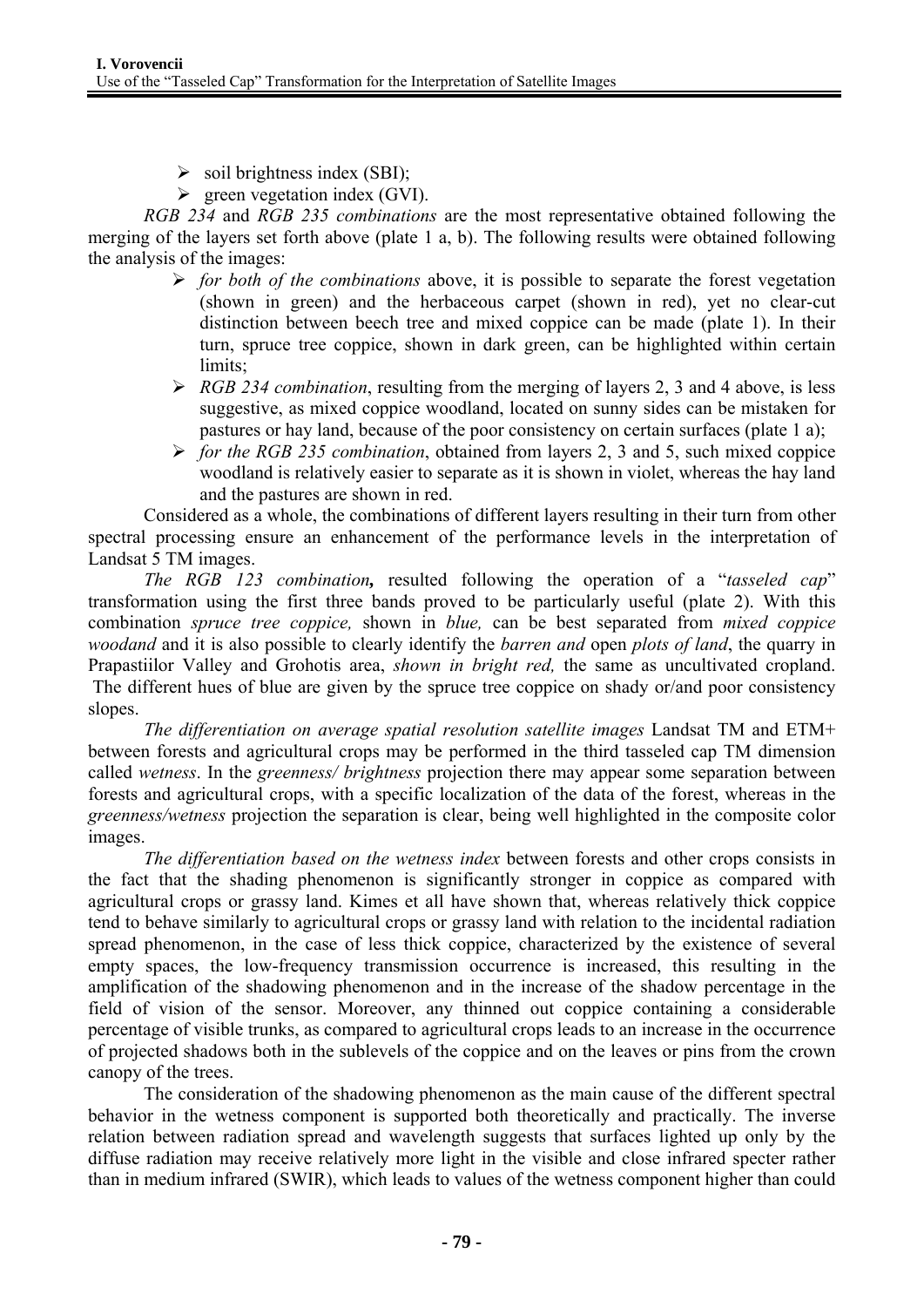

be noted in directly illuminated identical surfaces. As for the practical aspect, the simulation of the

Plate 2. Landsat 5 TM image taken on August 18, 1989 following application of the "tasseled cap" transformation. The image is in the combination RGB 123. Conifers are shown in bright blue, deciduous trees in green-white and the mixed vegetation in combinations of the two colors. Barren fields, unproductive lands (rock, detritus and boulder) and uncultivated cropland are shown in different hues of red.

sensor signals using reflectance panels set within the range 0,4-2,5 μm, determines the tasseled cap values originating from "shadow-like" panels to be placed at the end of the raw of TM data simulated the same way as in the case of agricultural crops and soil reflectance.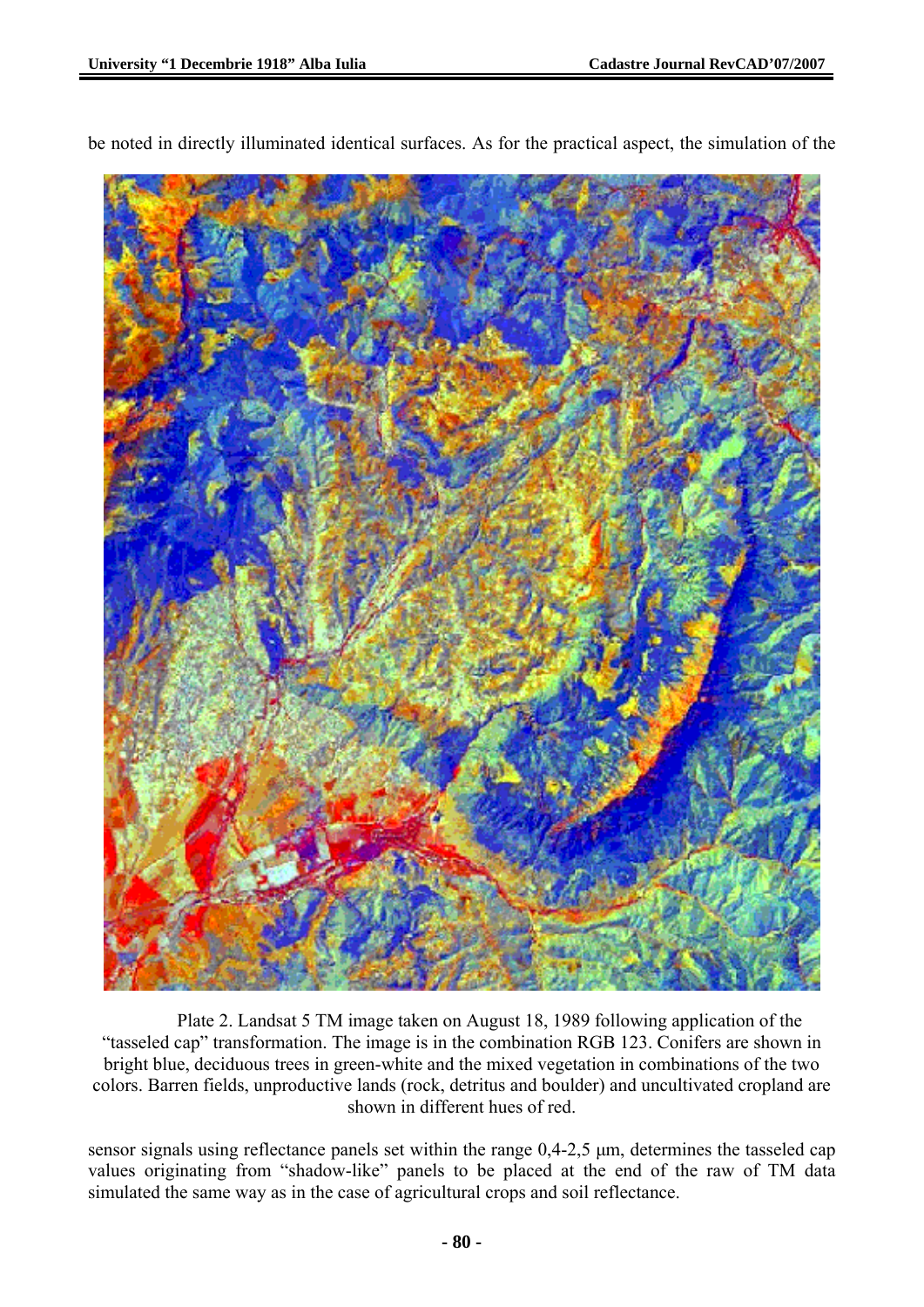In the specialized literature it is shown that there is a high sensitivity to shadow in the first three principal components the coefficients of which are identical with the wetness component from the TM tasseled cap transformation. Moreover, in the case of the wetness feature, the shadowing due to clouds captured in the TM tasseled cap images cannot be distinguished from the shadow caused by coppice. *The differentiation between forest, agricultural crops and grassy lands in the wetness component is due mostly to shadowing.* 

# **5. Conclusions**

Considering the results set forth above, the tasseled cap transformation proved to be a reliable and convenient method of *reorientation of Landsat TM* data, so that the information on vegetation and soil be easier to extract, display and understand. Applied to any scene, the transformation produces directly comparable invariant features, for example between scenes or sensors.

*In the feature space* of the tasseled cap transformation, information on the *type of vegetation, conditions and stage of development* thereto, as well as information on the *type of soil*  and *wetness* may be highlighted. Which is more, the estimate of the atmospheric conditions may be carried out from the data used, with a minimum impact in terms of differences in the spectral responses of various categories of land.

Following the research conducted, the "*tasseled cap*" transformation applied to Landsat 5 TM satellite images proved to be useful in separating the different categories of land on larger areas, according to their use. Within the RGB combination, brightness, greenness and wetness, respectively, the various categories of land are differentiated in the image as follows: surfaces with little or no vegetation are shown in red, those with vegetation in green, while damp land appears in blue. Considered as a whole, this transformation allows a clear-cut distinction between and identification of coppice, highlights significant consistency variations and precisely indicates the limits of use categories of the lands, based on colors and hues. The most conclusive and clear results have been obtained by making various combinations of certain spectral bands with the soil brightness and green vegetation indices as well as various principal components. Said combination can actually be made for the purpose of separating various categories of use of the land on a larger area.

Mention is made that neither the tasseled cap transformation nor any other transformation can generate information that is not present in the original data. However, by grouping data variability in the closest components, so that direct association be the result of the spectral answer of the details and physical features of the scene, the tasseled cap transformation applied to Landsat TM satellite images makes it considerably easier to extract information contained in the multidimensional and multispectral images.

# **References**

- *1. Chavez, P.S., Mackinnon, D.J. 1994 Automatic detection of vegetation changes in the southwestern U.S. using remotely sensed images. Photogrammetric Enginnerring Remote Sensing 60 (5) (p.571-583).*
- *2. Chengquan, H., Bruce, W., Limin, Y., Collin, H., Gregory, Z,, Derivation of a tasseled cap transformation based on Landsat 7 at-satellite reflectance. Raytheon ITSS, USGS EROS Data Center Sioux Falls, SD 57198, USA*
- *3. Crist, E. P., 1985 A TM tasseled cap equivalent transformation for reflectance factor data. Remote Sensing of Environment, 17: 301-306.*
- *4. Crist, E. P., Cicone, R. C., 1984 A physically-based transformation of Thematic Mapper data the TM Tasseled Cap. IEEE Trans. on Geosciences and Remote Sensing, GE-22: 256-263.*